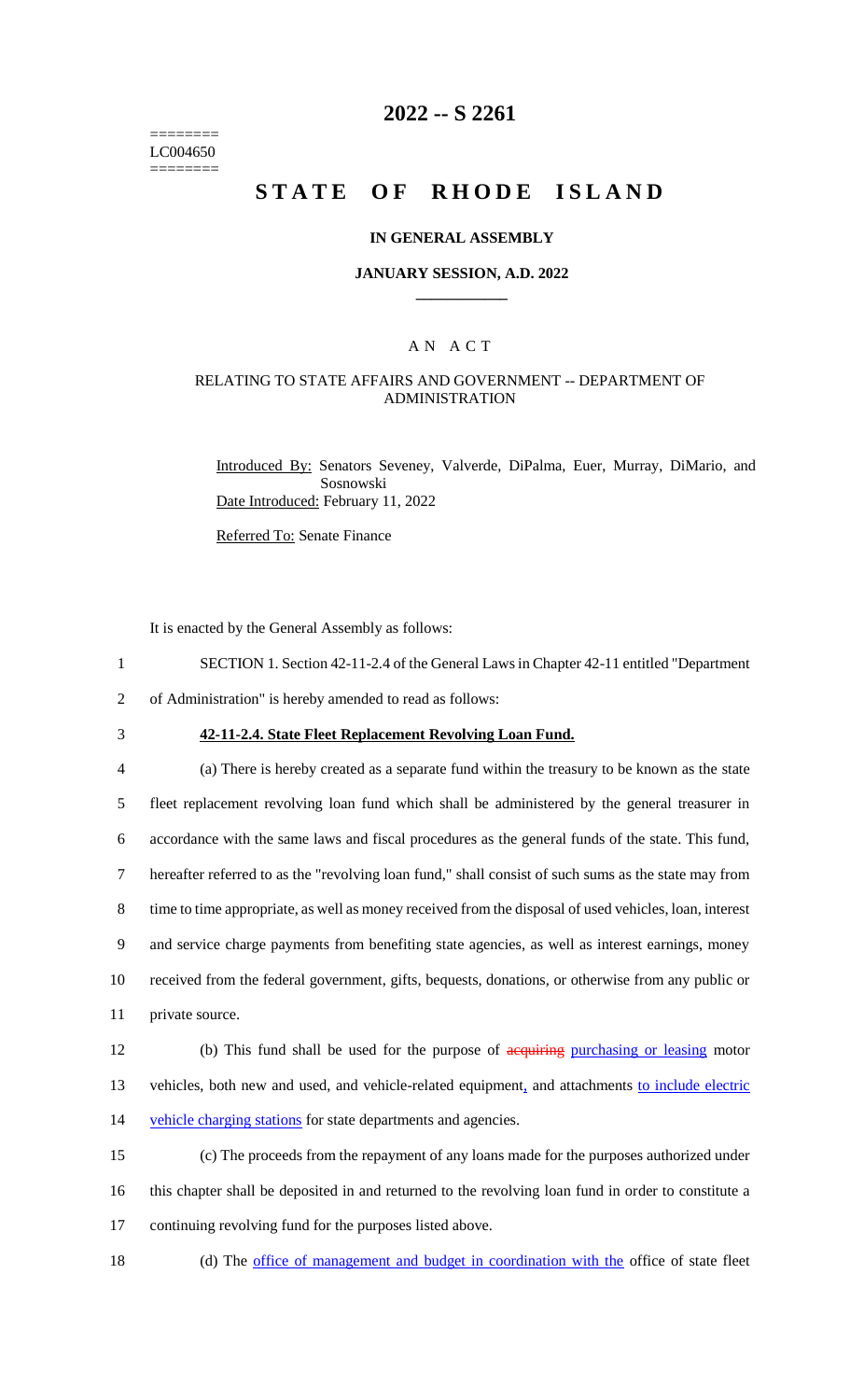| $\mathbf{1}$   | operations of the Rhode Island department of administration shall adopt rules and regulations        |
|----------------|------------------------------------------------------------------------------------------------------|
| $\overline{2}$ | consistent with the purposes of this chapter and chapter 35 of title 42, in order to provide for the |
| 3              | orderly and equitable disbursement and repayment of funds from the revolving loan fund.              |
| $\overline{4}$ | (e) Provided; however, a total of four million two hundred thousand dollars (\$4,200,000)            |
| $\mathfrak{S}$ | shall be made available as a direct grant from the revolving loan fund for the required twenty       |
| 6              | percent (20%) match for the Rhode Island Public Transit Authority to obtain federal funds to         |
| $\tau$         | purchase buses through FY 2017. Any such sums need not be repaid to the revolving loan fund.         |
| $8\,$          | (f) As used in this section:                                                                         |
| 9              | (1) "Authorized emergency vehicle" has the same meaning as defined in $\S 31-1-3$ .                  |
| 10             | (2) "Light duty vehicle" means vehicles less than eight thousand five hundred pounds                 |
| 11             | (8,500 lbs) as defined by the U.S. Department of Transportation Federal Highway Administration.      |
| 12             | (3) "Non-emergency vehicle" means every vehicle except authorized emergency vehicles.                |
| 13             | (4) "Zero-emission vehicle" means a battery electric vehicle, a plug-in hybrid electric              |
| 14             | vehicle, or a fuel cell vehicle.                                                                     |
| 15             | $(g)$ Beginning in fiscal year 2023, the department of administration shall be the responsible       |
| 16             | state agency with the authority to control and authorize state agency purchases or leases to ensure  |
| 17             | compliance with the following percentage of all new light duty, non-emergency vehicles as zero-      |
| 18             | emission vehicles in each fiscal year:                                                               |
| 19             | (1) Fifteen percent $(15\%)$ in fiscal year 2023;                                                    |
| 20             | $(2)$ Twenty percent $(20%)$ in fiscal year $2024$ ;                                                 |
| 21             | (3) Twenty five percent (25%) in fiscal year 2025;                                                   |
| 22             | $(4)$ Thirty percent $(30\%)$ in fiscal year 2026;                                                   |
| 23             | $(5)$ Thirty five percent $(35%)$ in fiscal year 2027;                                               |
| 24             | (6) Forty percent $(40\%)$ in fiscal year 2028;                                                      |
| 25             | (7) Forty five percent (45%) in fiscal year 2029; and                                                |
| 26             | $(8)$ Fifty percent $(50\%)$ in fiscal year 2030.                                                    |
| 27             | SECTION 2. This act shall take effect upon passage.                                                  |

 $=$ LC004650 ========